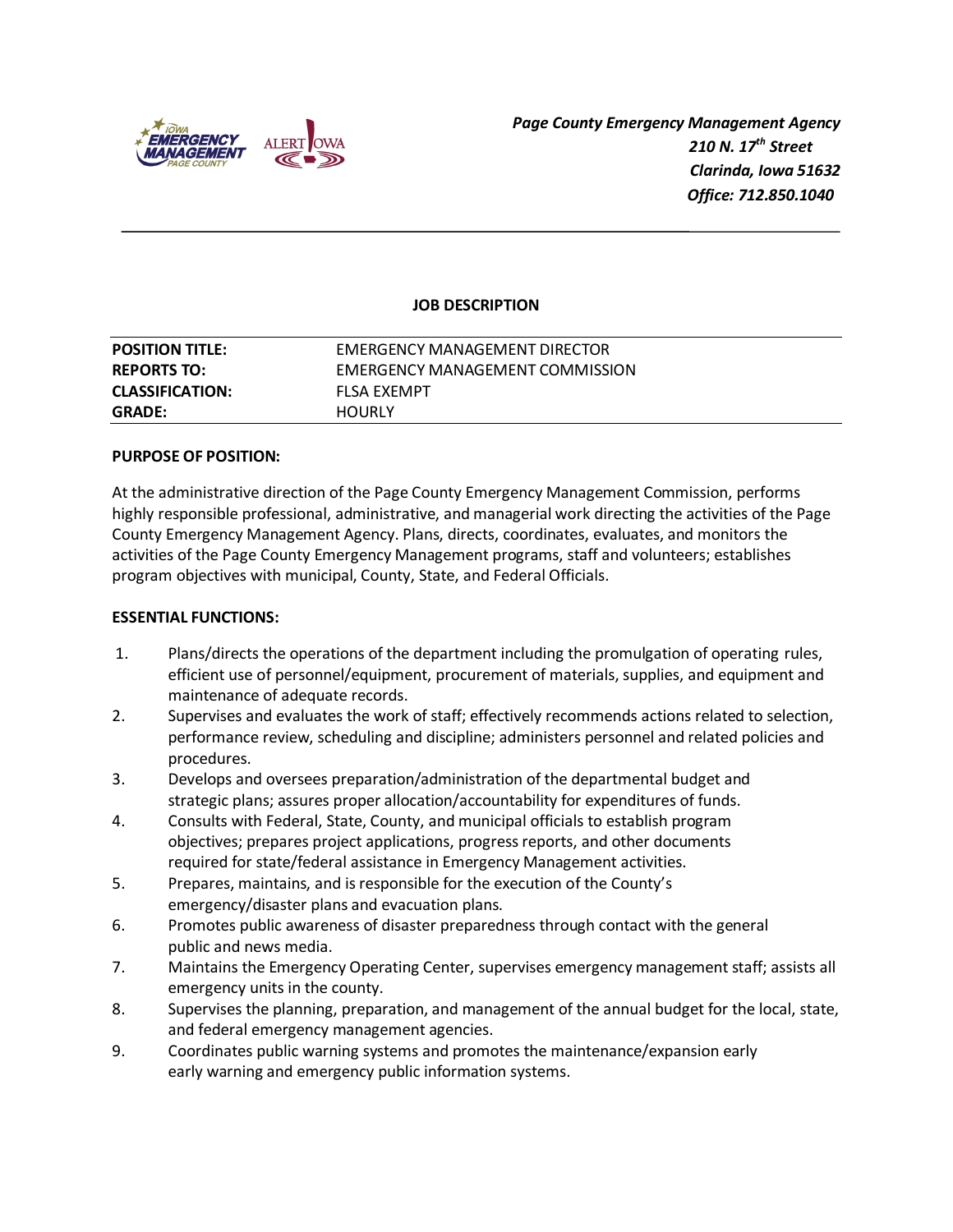- 10. Prepares recommended statutes, ordinances, and resolutions in pursuance of emergency management objectives; develops plans/exercises as required by federal/state mandates designed to test operational procedures during extreme emergencies/disasters; assists departments in preparing for their roles in disaster operations; oversees/prepares billings/purchasing/contract requirements for Hazardous Materials Response to applicable jurisdictions.
- 11. Performs related duties as may be required.

# **REQUIRED KNOWLEDGE, SKILLS, AND ABILITIES:**

- Considerable knowledge of local, state, and federal laws/regulations pertaining to emergency management.
- Considerable knowledge of the policies applicable to local emergency management programs.
- Considerable knowledge of emergency management organization, objectives, project planning procedures/ requirements.
- Knowledge of the principles/practices of public administration with reference to departmental personnel/budget administration.
- Knowledge of hazard identification/risk assessment.
- Knowledge of policy development/implementation, program evaluation, and coalition building.
- Knowledge of communication systems, frequencies, and equipment capabilities.
- Knowledge of basic accounting principles/practices.
- Skill in public speaking.
- Skill in the operating of a personal computer/related software.
- Ability to meet tactfully/effectively with public officials and the public and to present ideas clearly/ concisely in oral and written form.
- Ability to develop/maintain emergency operation/evacuation plans, direct the use of resources, and coordinate emergency operations under extraordinary circumstances. Ability to exercise good judgment in evaluating situations/making decisions.
- Ability to coordinate with agencies at all levels of government.
- Ability to analyze the effectiveness of the department and to correlate its development/changing conditions.
- Ability to plan, assign, and direct the work of staff and project teams.
- Ability to provide leadership/maintain harmonious relations in the department and in public.
- Ability to make oral presentations.
- Ability to prepare accurate reports.
- Ability to establish/maintain effective working relationships/rapport, with co-workers, other departments, other governmental agencies, public officials at all levels of government, the private sector, and the general public.
- Ability to work non-standard hours in order to attend meetings, participates in scheduled activities, and responds to actual emergencies.
- Ability to obtain/maintain a valid Driver's License issued by the State of Iowa